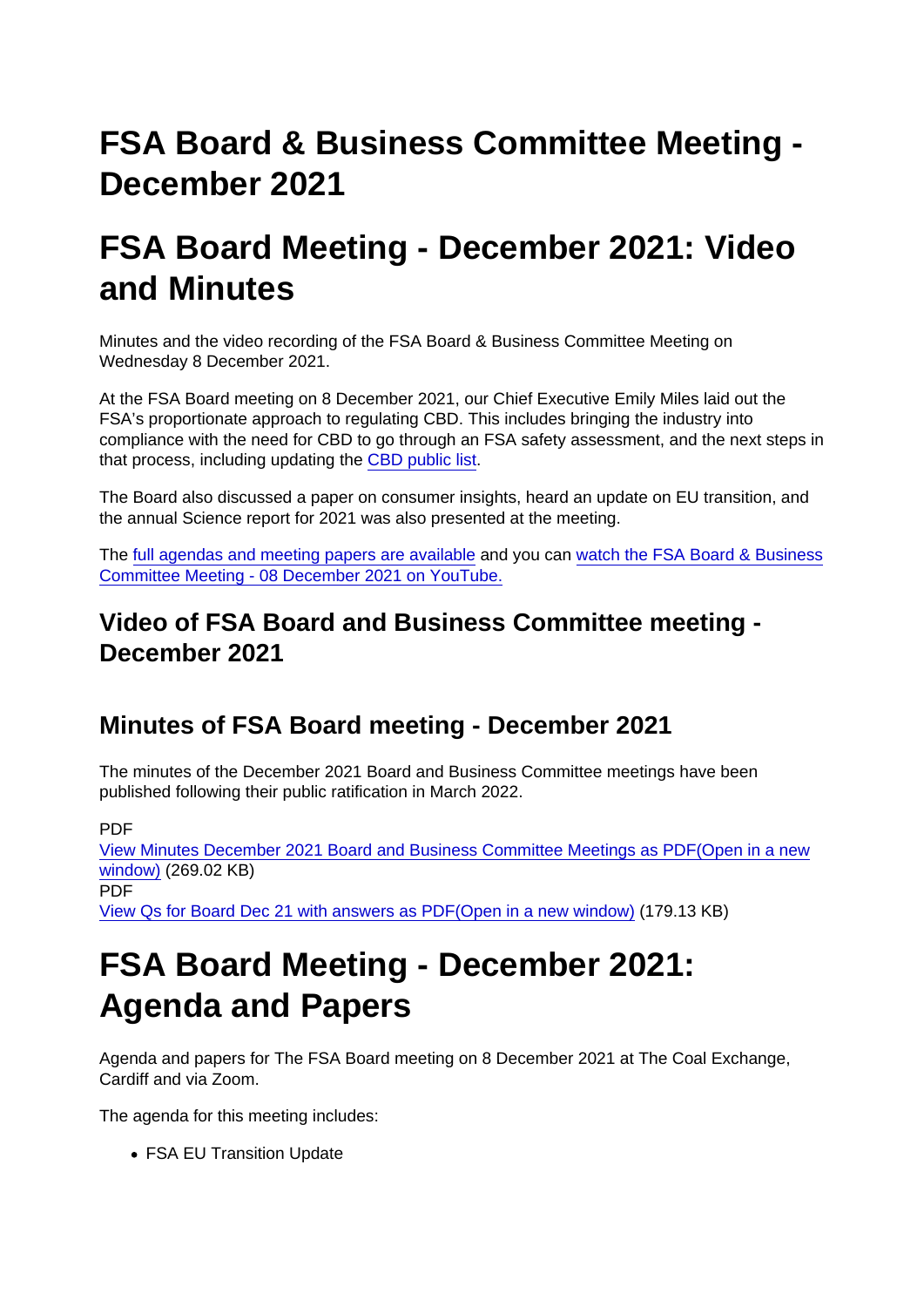- Achieving Business Compliance Programme
- Science Update 2021
- Advisory Committee for Social Science Update 2021
- Consumer Insights 2021

The [FSA Business Committee Meeting](https://www.food.gov.uk/about-us/fsa-business-committee-meeting-december-2021-agenda-and-papers) follows the FSA Board meeting.

Minutes and Questions

Minutes of the Board and Business Committee Meetings and a list of the questions, with answers, submitted for this meeting.

PDF

[View Minutes December 2021 Board and Business Committee Meetings as PDF\(Open in a new](https://www.food.gov.uk/sites/default/files/media/document/Minutes December 2021 Board and Business Committee Meetings.pdf) [window\)](https://www.food.gov.uk/sites/default/files/media/document/Minutes December 2021 Board and Business Committee Meetings.pdf) (269.02 KB) PDF

[View Qs for Board Dec 21 with answers as PDF\(Open in a new window\)](https://www.food.gov.uk/sites/default/files/media/document/Qs for Board Dec 21 with answers_0.pdf) (179.13 KB)

#### 09:00 - Chair's introduction

Professor Susan Jebb presents the minutes and actions from the previous FSA Board meeting in September 2021. Director of Communications Steven Pollock shares the questions received in advance of the Board meeting and Susan Jebb presents the Chair's report.

PDF

[View FSA 21-12-01 - Minutes September Board Meeting.pdf as PDF\(Open in a new window\)](https://www.food.gov.uk/sites/default/files/media/document/FSA 21-12-01 - Minutes September Board Meeting.pdf) (180 KB)

PDF

[View FSA 21-12-02 - Actions Arising Board Meeting.pdf as PDF\(Open in a new window\)](https://www.food.gov.uk/sites/default/files/media/document/FSA 21-12-02 - Actions Arising Board Meeting.pdf) (97.19 KB)

09:20 - The Chief Executive's report to the FSA Board

Emily Miles presents the Chief Executive's report to the FSA Board.

PDF

[View FSA 21-12-03 - Chief Executive's Report to Board as PDF\(Open in a new window\)](https://www.food.gov.uk/sites/default/files/media/document/FSA 21-12-03 - CE Report to Board.pdf) (195.41 KB)

#### 09:55 - FSA EU Transition Policy Update

Rebecca Sudworth and Anjali Juneja present a paper reflecting on the current position one year after the end of the EU transition period and focussing on future areas of four country policy activity.

PDF

[View FSA 21-12-04 FSA EU Transition Update.pdf as PDF\(Open in a new window\)](https://www.food.gov.uk/sites/default/files/media/document/FSA 21-12-04 - FSA EU Transition Update.pdf) (175.13 KB)

#### 10:30 - Achieving Business Compliance Programme

Katie Pettifer and Carmel Lynskey present a paper providing an update on the progress being made by the Achieving Business Compliance (ABC) programme, particularly on the project to look at enterprise level regulation and the work underway to quantify the level of risk posed by food sold online.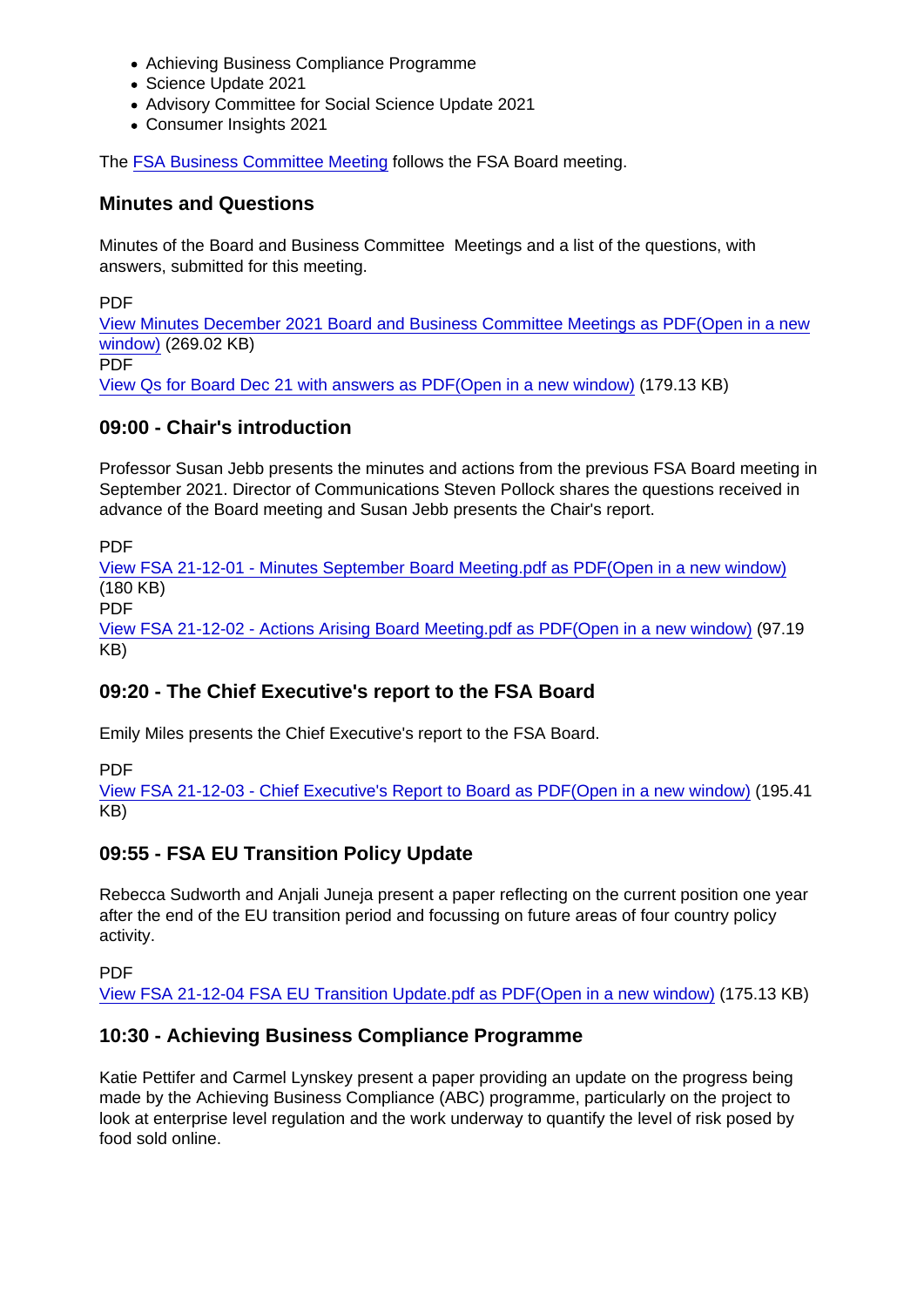PDF

[View FSA 21-12-05 - Achieving Business Compliance as PDF\(Open in a new window\)](https://www.food.gov.uk/sites/default/files/media/document/FSA 21-12-05 - Achieving Business Compliance.pdf) (274.17 KB)

11:05 - Break

11:20 - Science Update 2021

Rick Mumford presents a paper giving an annual update on FSA's science, including the role of science in the FSA; the benefits of FSA science; a description of our science capability; a review of the work undertaken since the last update; and a summary the top priorities for the next 12 months and beyond.

PDF

[View FSA 21-12-06 - Science Update as PDF\(Open in a new window\)](https://www.food.gov.uk/sites/default/files/media/document/FSA 21-12-06 - Science Update_0.pdf) (386.83 KB)

### 11:55 - Advisory Committee for Social Science Update 2021

Julie Hill presents a paper to update the Board on the activities of the Advisory Committee for Social Science (ACSS).

PDF

[View FSA 21-12-07 - ACSS Update as PDF\(Open in a new window\)](https://www.food.gov.uk/sites/default/files/media/document/FSA 21-12-07 - ACSS Update.pdf) (141.46 KB)

12:15 - Consumer insights 2021

Michelle Patel presents a paper giving an outline of the methods used to gather consumer insights; a summary of trends in consumers' concerns and interests; key learnings from our consumer insight programme; and an outline of the priorities for our consumer insight programme for the coming year.

PDF

[View FSA 21-12-08 - Consumer Insights 2021 as PDF\(Open in a new window\)](https://www.food.gov.uk/sites/default/files/media/document/FSA 21-12-08 - Consumer Insights 2021 .pdf) (377.32 KB)

12:35 - Report from Meeting of Audit and Risk Assurance Committee (ARAC)

Colm McKenna shares a summary of the ARAC meeting on 23 November.

PDF

[View INFO 21-12-01 - ARAC Summary Note as PDF\(Open in a new window\)](https://www.food.gov.uk/sites/default/files/media/document/INFO 21-12-01 - ARAC Summary Note.pdf) (110.1 KB)

12:45 - Reports from the Chairs of the Food Advisory Committees

Oral reports from the Chairs of the Food Advisory Committees by Colm McKenna and Peter Price.

12:55 - Any other business

End of Board Meeting

Important

The [FSA's Business Committee Meeting - December 2021](https://www.food.gov.uk/about-us/fsa-business-committee-meeting-december-2021-agenda-and-papers) starts at 13:45.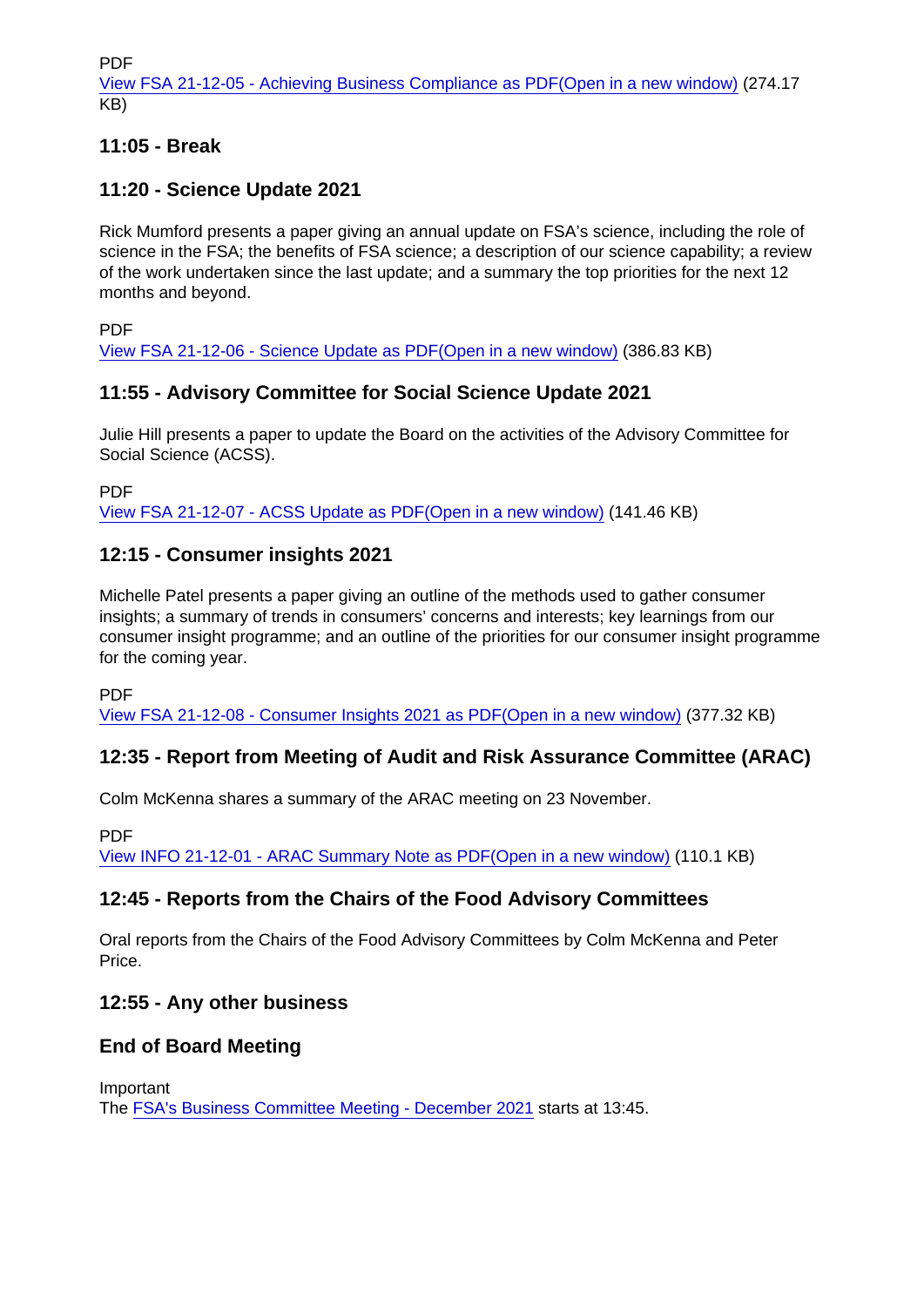# FSA Business Committee Meeting - December 2021: Agenda and Papers

Agenda and papers for The FSA Business Committee meeting on 8 December 2021 at The Coal Exchange, Cardiff.

Following the FSA Board meeting, this Business Committee meeting, also chaired by Professor Susan Jebb, will cover the Performance and Resources report, the National Food Crime Unit Annual Update, the Local Authority Recovery Plan Update and the Communications Update.

13:45 - Chair's Introduction

Professor Susan Jebb presents the minutes and actions from the previous FSA Business Committee meeting in September 2021.

PDF

[View FSA 21-12-09 - Minutes September Business Committee as PDF\(Open in a new window\)](https://www.food.gov.uk/sites/default/files/media/document/FSA 21-12-09 - Minutes September Business Committee.pdf) (158.09 KB)

PDF

[View FSA 21-12-10 - Actions Arising Business Committee as PDF\(Open in a new window\)](https://www.food.gov.uk/sites/default/files/media/document/FSA 21-12-10 - Actions Arising Business Committe.pdf) (97.82 KB)

13:50 - Chief Executive's Report to the Business Committee

Emily Miles presents the Chief Executive's report to the Business Committee.

PDF

[View FSA 21-12-11 - CE Report to Business Committee as PDF\(Open in a new window\)](https://www.food.gov.uk/sites/default/files/media/document/FSA 21-12-11 - CE Report to Business Committee.pdf) (151.83 KB)

14:10 - Performance and Resources Q2 2021-22

Pam Beadman presents the Quarter 2 2021-22 performance and resources update including, meat hygiene standards, delivering our corporate priorities, and diversity and inclusion.

PDF

[View FSA 21-12-12 - Performance and Resources report as PDF\(Open in a new window\)](https://www.food.gov.uk/sites/default/files/media/document/FSA 21-12-12 - Performance and Resources report .pdf) (725.37 KB)

14:30 - National Food Crime Unit (NFC) – Annual Update

Colin Sullivan and Darren Davies present a paper outlining the current operating context for the NFC Unit and highlighting the main challenges which the Unit is continuing to face.

PDF

[View FSA 21-12-13 - National Food Crime Unit Annual Update.pdf as PDF\(Open in a new](https://www.food.gov.uk/sites/default/files/media/document/FSA 21-12-13 - National Food Crime Unit Annual Update.pdf) [window\)](https://www.food.gov.uk/sites/default/files/media/document/FSA 21-12-13 - National Food Crime Unit Annual Update.pdf) (390.55 KB)

#### 15:00 - Local Authority Recovery Plan Update

Maria Jennings and Michael Jackson present a paper providing a summary of local authorities' food official control activities, and the FSA assurance activities for 2020/21, which were used to inform the development of the Local Authority Recovery Plan.